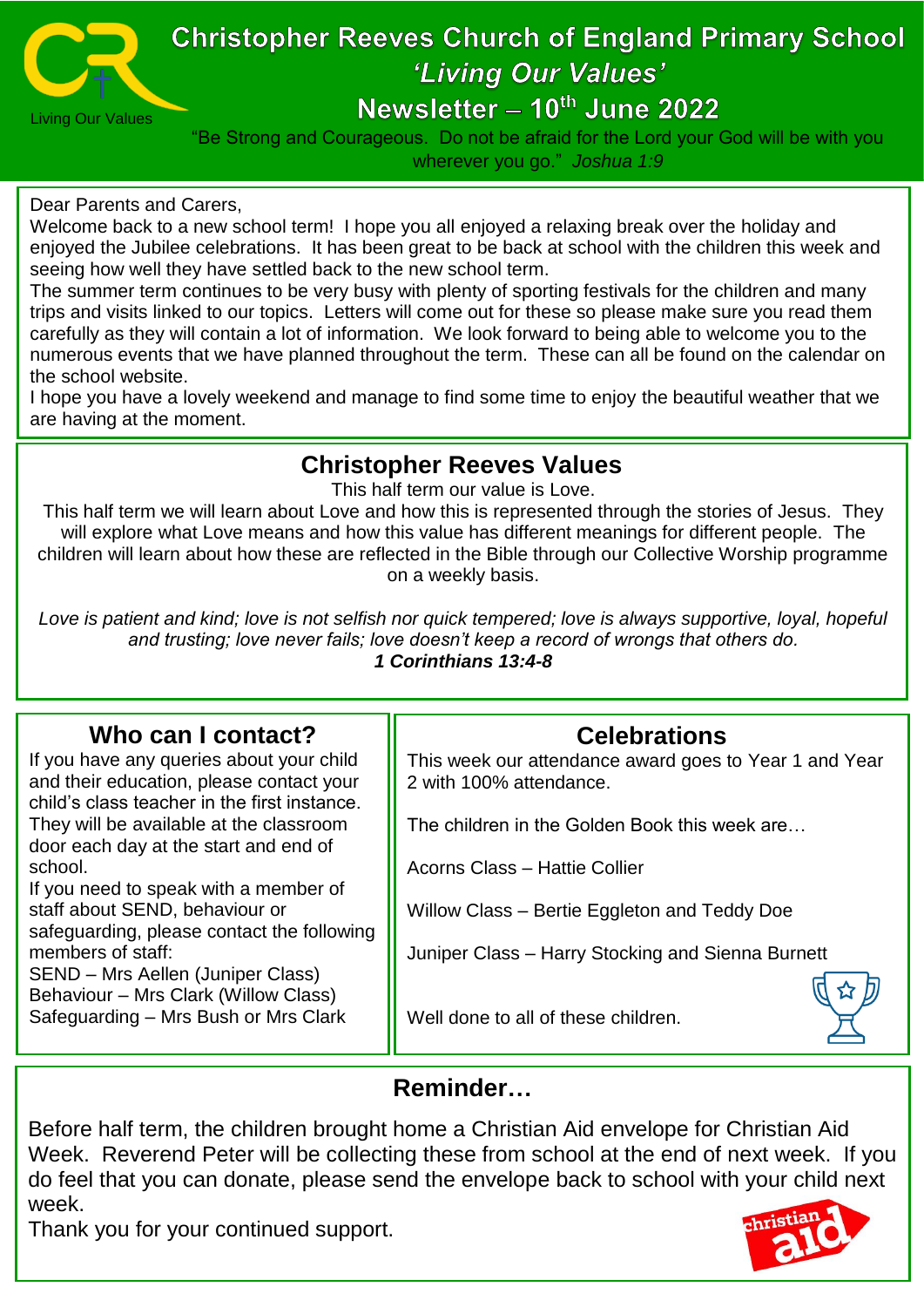# **This week at Christopher Reeves…**



## **Dates for your Diary**

All dates for the school year can be found on the school website. Please click [HERE](https://www.christopher-reeves-school.co.uk/news-and-events/calendar) to access them.



#### **Father's Day**

Dads (or significant males) are invited to join us in school on Friday 17<sup>th</sup> June from 8.45am to 9.15am to read with their child as part of our Father's Day celebration. We hope many of you will be able to join us.

### **Picture News**

The story and question that the children will be thinking about next week is…

FIFA has announced that for the first time ever three female referees will officiate at the men's football World Cup tournament this November in Qatar.

**Question:** Does sport have a part to play in making the world a fairer place?